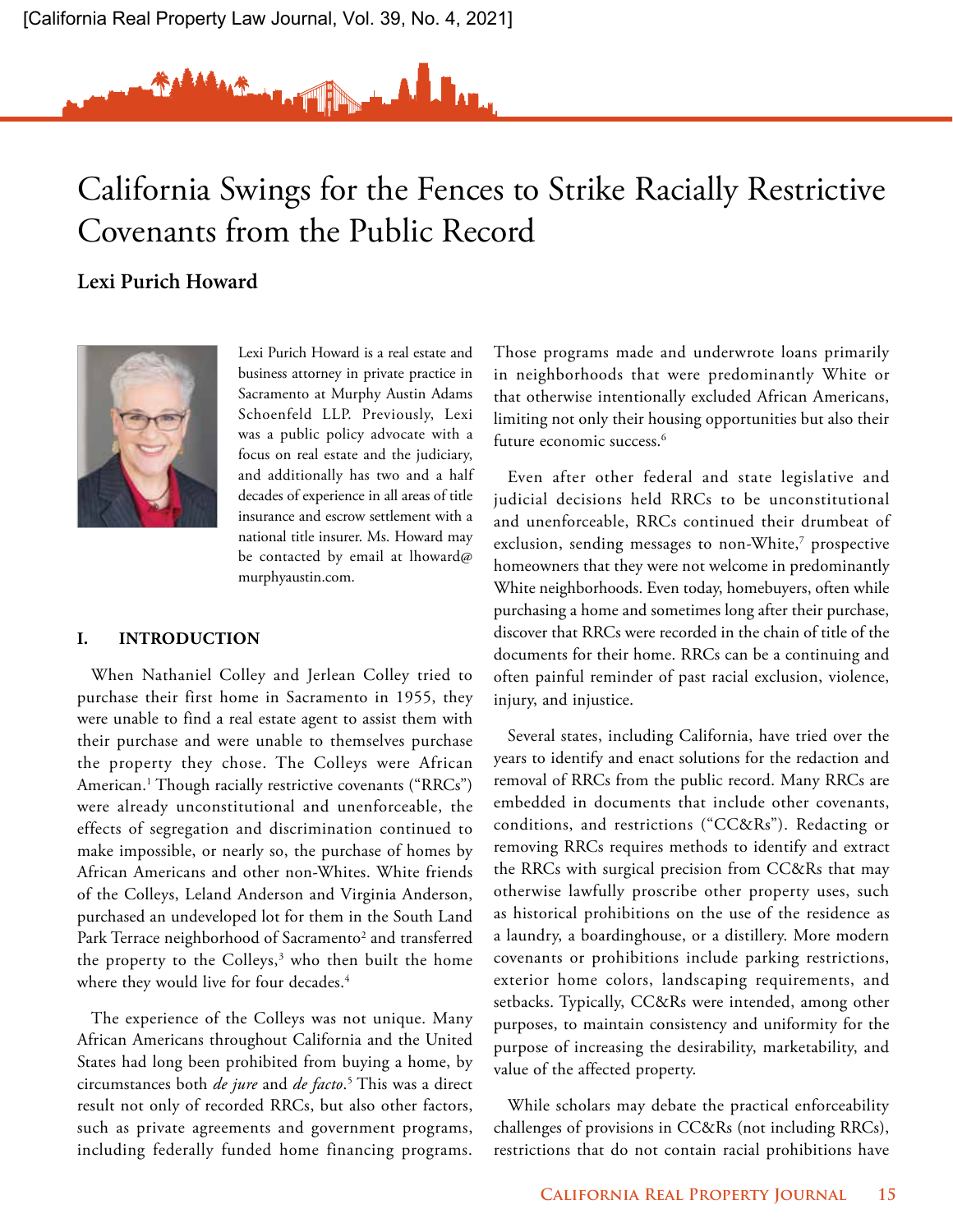generally been found to be enforceable. The challenge in removing RRCs from the public record is complex; while removing RRCs may be a remedy, remaining CC&Rs should be retained. Removing RRCs from the public record also requires balancing practical considerations of workload and costs with public policy questions of who should be responsible for identifying RRCs, and how to effectively accomplish the contemplated RRC removal.

Responsible policymaking requires both public policy decisions and private efforts that are sustainable, equitable, and efficient, and that recognize the harms of exclusionary RRCs, programs, and practices. Over the years, the California Legislature has enacted and modified statutory structures in attempts to modify or eliminate RRCs, with limited effects. In 2021, partly as a result of increased individual and institutional introspection and discussions about race across our country and our state, the California Legislature again took up the task of eliminating RRCs from the public record, attempting to finally answer the questions of whether RRCs can and should be entirely removed from the public record, whether RRCs should remain as a historic reminder, and if efforts to eliminate RRCs can be accomplished in ways that are effective and efficient and will serve to advance equitable solutions for California. This article will discuss California's history of RRCs, its past legislative efforts to remove RRCs from the public record, and the recently enacted process for doing so.

# **II. RACIALLY RESTRICTIVE COVENANTS—AN AMERICAN TRADITION**

*"The past is a foreign country: they do things differently there."8*

# **A. Racially Restrictive Covenants Defined**

RRCs are recorded documents or private agreements that "have as their purpose the exclusion of persons of designated race or color from the ownership or occupancy of real property."9 A typical RRC states the exclusion explicitly, though some allow an exception for servants and employees of a White owner. The goal of RRCs was to prohibit occupancy and ownership by non-Whites, either by creating enforceable covenants that ran with the land that, if violated, could result in reversionary rights and evictions, or alternatively, by creating contractual rights that, if violated, could result in injunctions and awards of money damages.

## **B. Examples of Racially Restrictive Covenants**

The first reported RRC is thought to have been in Brookline, Massachusetts in 1843, where subdivision deeds included provisions prohibiting the sale of homes to "any Negro or native of Ireland."10 RRCs were often included in purchase and sale contracts and were recorded in the public records, most often by way of deed restrictions in individual grant deeds or by the recording of blanket CC&Rs by a housing developer, affecting entire neighborhoods.

*In Sacramento County,* the restriction for the Colleys' home and neighborhood provided:

No persons of any race other than the White or Caucasian race shall use or occupy any structure or any lot except that this provision shall not prevent occupancy by domestic servants of a different race domiciled with an owner or tenant.<sup>11</sup>

Advertisements for developments referred to homes and neighborhoods as "restricted," "highly restricted," and as "secure investments,"12 all of which signaled to potential buyers, real estate salespersons, and lenders that exclusionary RRCs were in place.

## *In Fresno*, a RRC recorded in November 1947 provided:

No part of said subdivision, nor any building thereon, shall be sold, conveyed or leased by Deed or otherwise, to any Negro, Chinese, Japanese, Hindu, Armenian, Malayan, Asiatic, or Native of the Turkish Empire, or any person not of the Caucasian race, or any descendent of any one or more of said persons … provided, however, that such person may be employed as a servant by a resident upon such property.<sup>13</sup>

# *In Los Angeles*, a RRC recorded in 1944 stated that:

No part of this said real property, described therein, should ever at any time be used or occupied by any person or persons not wholly of the white or Caucasian race, and also … that this restriction should be incorporated in all papers and transfers of lots or parcels of land hereinabove referred to; provided, however, that said restrictions should not prevent the employment by the owners or tenants of said real property of domestic servants or other employees who are not wholly of the white or Caucasian race; provided, further, however, that such employees shall be permitted to occupy said real property only when actively engaged in such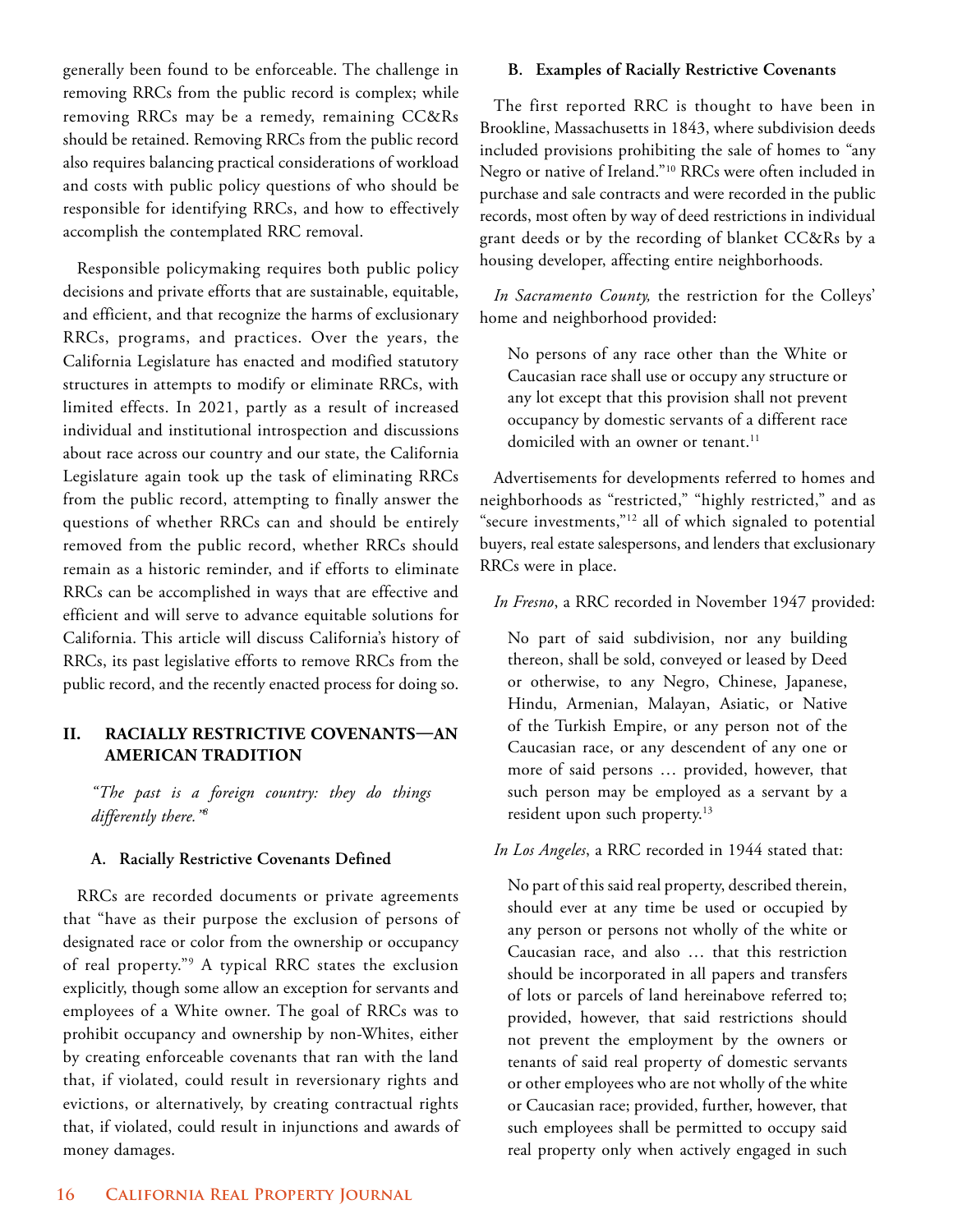employment. That said Agreement was agreed to be a covenant running with the land. That each provision in said Agreement was for the benefit for all the lots therein described.<sup>14</sup>

These RRCs are illustrative of the numerous RRCs that are prevalent in cities across the country. A 2019 study of deeds in the City of Philadelphia revealed nearly 4,000 RRCs in deeds from 1920 to 1932 alone.<sup>15</sup>

It is important to note that despite the pervasiveness of RRCs in the public record, not all developers and property owners used or relied upon RRCs. Joseph Eichler and Ned Eichler were father and son developers of approximately 11,000 homes in Northern and Southern California and deliberately did not use RRCs in their developments. In 1958, Joseph Eichler resigned from the National Association of Home Builders when the association refused to support a nondiscrimination policy. He was said to have offered to buy back homes if anyone was unhappy with their neighbors, saying "[i]f, as you claim, this will destroy property values, I could lose millions…. You should be ashamed of yourselves for wasting your time and mine with such pettiness."16

# **C. Racially Restrictive Covenants in the Context of Other Exclusionary Policies**

RRCs were not the only method used to systematically exclude non-Whites from purchasing and occupying residences. Other race-based practices functioned in similarly exclusionary ways. Racial zoning ordinances and financing programs funded, insured, or underwritten by the federal government are examples of such other racebased practices and are briefly discussed here for context. These exclusionary policies, and the processes created by them, were lawful at the time and were for years upheld by the courts.

In some older areas where African Americans might have been able to purchase a home that was not subject to RRCs, or in neighborhoods that were less desirable for Whites because of the age and condition of the homes, cities were more likely to try to acquire neighborhoods using eminent domain proceedings for freeways, shopping malls, and office buildings, in the name of "urban renewal." Such forced relocation displaced African Americans and other non-Whites from the very neighborhoods that were often the only place they could live or purchase a home.<sup>17</sup> These practices were layered on top of unlawful, extra-judicial activities including harassment, threats, intimidation, and violence by Whites against non-Whites, particularly African

Americans. In California, homes were targets of vandalism, arson, and gunfire.<sup>18</sup>

# *1. Racial Zoning Ordinances*

RRCs were increasingly introduced into California real estate sales agreements and recorded documents in the early twentieth century after exclusionary zoning laws, prohibiting use and occupancy by non-Whites, were struck down in 1917 by the United States Supreme Court in *Buchanan v. Warley.*19 This case involved a Louisville, Kentucky racial zoning ordinance, which the Court found unconstitutional as an unlawful interference with property rights by the state, in violation of the Fourteenth Amendment of the Constitution.<sup>20</sup> Refusing to recognize *Buchanan,* cities including Atlanta, Georgia; Richmond, Virginia; Birmingham, Alabama; West Palm Beach, Florida; and Austin, Texas continued to adopt and enforce racial zoning ordinances by claiming they involved different facts than those of *Buchanan*. 21

In jurisdictions, including California, which followed *Buchanan,* RRCs became a way around that law and a method of denying access to homeownership by non-Whites. A 1926 United States Supreme Court decision, *Corrigan v. Buckley*, 22 may even have facilitated the use of RRCs. The Court in *Corrigan* held that the "prohibitions of the Fourteenth Amendment have reference to State action exclusively, and not to any action of private individuals,"23 and thus that while states could not engage in race-based zoning, private individuals were not prohibited from entering into race-based agreements not to sell to others.<sup>24</sup>

## *2. Federal Housing Finance Programs*

To encourage homeownership, New Deal-era agencies were established to make or guarantee loans. The Home Owners Loan Corporation ("HOLC") was established in 1933, and the Federal Housing Administration ("FHA") was established in 1934. HOLC programs refinanced existing loans, and FHA programs insured lenders making new loans that were all for the first time fully amortized and required low down payments. The HOLC program systematically identified neighborhoods that were primarily White, resulting in color-coded maps that identified areas most and least favorable for the security of the loans. This process was known as redlining, in reference to the delineation in red ink of neighborhoods that were predominantly African American. HOLC maps were later used by FHA and G.I. Bill-related Veterans Administration ("VA") loan programs, under the guise of protecting the public fisc by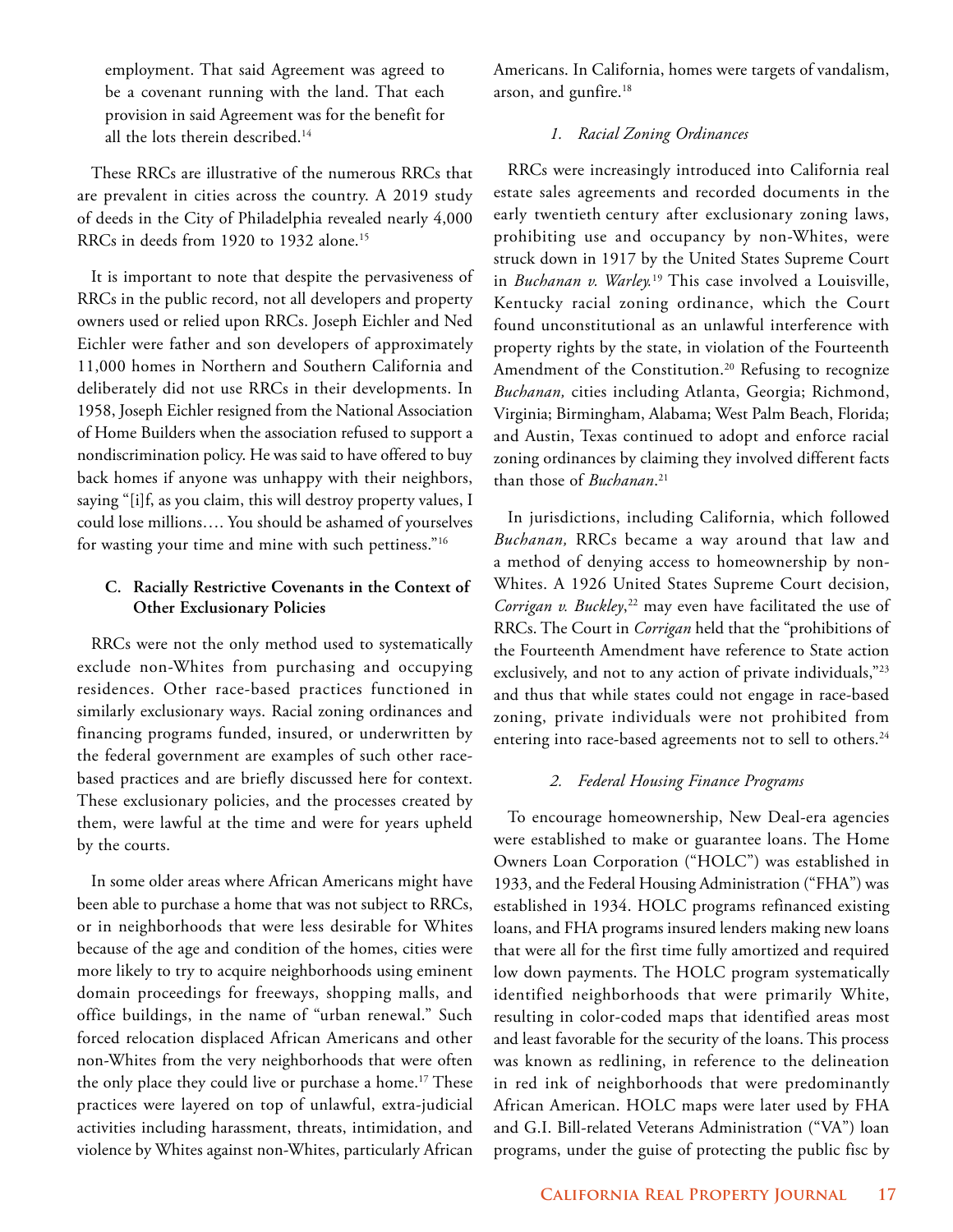decreasing the risk of insured loans and lending in only predominantly White and newer neighborhoods. FHA and VA loan programs required a review or appraisal to assess the risk of default. The appraisal was often done by local real estate salespersons and involved several factors, including the age and condition of the house, as well as the racial composition of the neighborhood.<sup>25</sup> Because loans in redlined neighborhoods were deemed to be at a significantly higher risk of nonpayment and loss to those agencies, these government programs often encouraged developers to use RRCs.26 The FHA's *Underwriting Manual* even recommended the use of deed restrictions that included "prohibition of the occupancy of properties except by the race for which they are intended"<sup>27</sup> and gave favorable underwriting treatment to loans in developments that were subject to RRCs. These discriminatory practices facilitated a boom in homeownership by Whites, but resulted in very few favorable loans being made to African Americans, which led to the denial of homeownership to generations of non-Whites.

# **D. Court Decisions and Fair Housing Legislation**

RRCs have been the subject of cases in the superior and appellate courts of California, other states, federal courts, and the United States Supreme Court, as well as the topic of federal and state legislation and regulations. RRCs have a complex and varied history of judicial, legislative, and regulatory actions. The following abridged version is intended as a partial, foundational primer for this article.

# *1. Title Guarantee & Trust Company v. Garrott*

As early as 1919, California courts considered the enforceability of RRCs. In *Garrott,*28 the plaintiff was the former owner of 127 lots subject to a RRC which stated that a property owner shall not:

Lease or sell any portion of said premises to any person of African, Chinese, or Japanese descent, and that if at any time the said party of the second part, her heirs, assigns, or successors in interest, or those holding or claiming thereunder, shall violate any of the provisions herein named, whether directly or under some evasive guise, thereupon the title hereby granted shall revert to and be vested in the said party of the first part, its successors and assigns, and its successors and assigns shall be entitled to the immediate possession thereof, which covenants shall be construed to be covenants running with the land,

but shall cease and terminate, at option of the owner for the time being, after January 1, 1925.<sup>29</sup>

The purchaser of one of the lots subject to this restriction was African American, and the plaintiff sought judicial enforcement of its asserted right of reversion, to return the property to the plaintiff as the remedy for the RRC violation. In what appears to have been a case of first impression in California, the Court declined to follow two earlier cases from Louisiana and Missouri, both of which held "that a condition in a deed providing for forfeiture in case the premises should be sold or leased to a negro is not an unlawful restraint upon the power of alienation."30 The Court considered the limited nature of the RRC affecting a particular class of persons and the temporal nature of the RRC with an expiration date. After a detailed discussion of common law principles of alienation and forfeiture, and considering the rule of perpetuities, the Court commented that the case law on such partial restraints on alienation was "in a state of conflict and hopeless confusion."31 Ultimately, the Court held that the restriction was a "condition repugnant to the fee-simple estate created by the granting clause of the deed,"32 and was void. Because the case addressed only ownership, the door remained open for RRCs to prohibit use or occupancy. Proponents of RRCs thereafter "fought harder to maintain the legal supports for segregated and privileged space, rewriting their racial restrictions to focus on occupancy rather than ownership."33

# *2. Janss Investment Co. v. Walden*

In 1925, the California Supreme Court upheld a RRC preventing use and occupancy by African Americans. In *Janss Investment Co. v. Walden,*<sup>34</sup> Walden, a white man, had purchased property in 1922 from the Janss Investment Company pursuant to a land installment contract, in a subdivision with a RRC providing that "no part of said real property shall ever be leased, rented, sold or conveyed to any person who is not of the white or Caucasian race, nor be used or occupied by any person who is not of the white or the Caucasian race whether grantee hereunder or any other person."35 Walden then transferred the property to the Wallings, who were African American. The developer filed suit to enforce the RRC.

The Court upheld the RRC, referring to its 1919 determination in *Los Angeles Investment Co. v. Gary*<sup>36</sup> that "the condition against the occupation of the property by anyone not of the Caucasian race is valid."37 The Court in *Janss* stated that it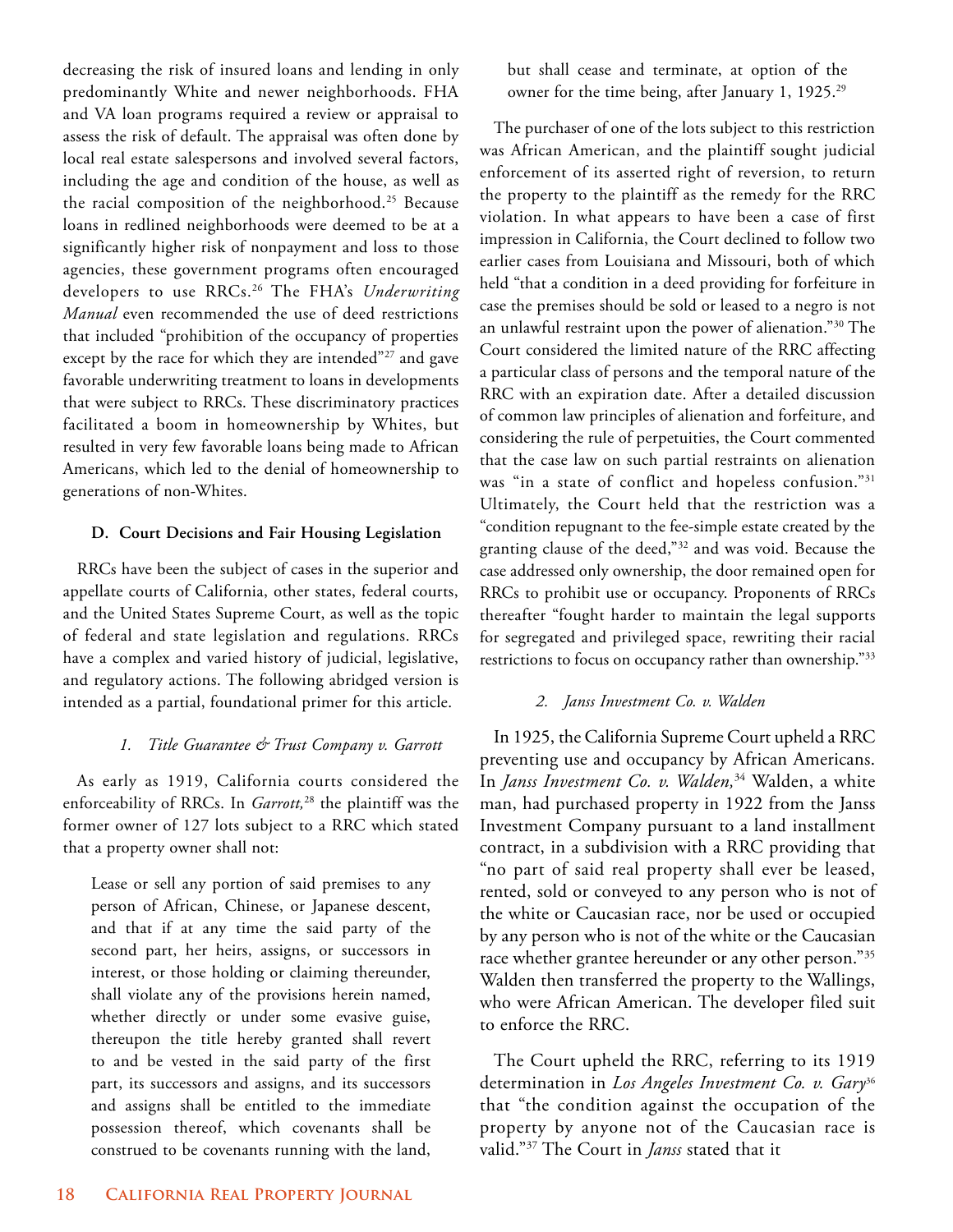feels itself bound by the ruling reached in that case. The date of the (*Gary*) decision was December 11, 1919, since which time it has been considered as settled law in this state and accordingly followed by subdividers of property and by purchasers of town lots and the owners of real property in general. It cannot now be disturbed.38

In that case, the sole issue before the Court was the sufficiency of the complaint for forfeiture by the developer as against a subsequent purchaser who was non-White. The Court found the complaint stated a cause of action and reversed the sustaining of a demurrer, stating "[o]ur conclusion is that the condition against the occupation of the property by anyone not of the Caucasian race is valid, and that since a breach of this condition is alleged, the complaint states a cause of action."39 It was apparently on this language that the *Janss* court relied.

RRCs were not limited to purchase and sale transactions and were increasingly used to exclude African Americans even from renting and leasing properties. The effect of this practice, combined with other exclusionary tools, was reported on extensively in Los Angeles by Charlotta Bass, 40 an African American newswoman, and in California and beyond by later scholars who have examined the racial wealth gap that has ensued as a result of those exclusionary practices.41 The racial wealth gap suffered by African Americans, in the past and today, can be largely attributed to discriminatory housing practices, including RRCs that have historically excluded them, and other non-Whites, from homeownership. In the last few years, increasing scholarship has been devoted to the long-term effects of those discriminatory housing practices.<sup>42</sup>

# *3. Shelley v. Kraemer*

When the Colleys went to purchase their home in California, the United States Supreme Court had already eliminated the judicial enforcement of RRCs. The opinion of the *Shelley* Court provided, in part, that:

In granting judicial enforcement of the restrictive agreements in these cases, the States have denied petitioners the equal protection of the laws and that, therefore, the action of the state courts cannot stand…. Because of the race or color of these petitioners they have been denied rights of ownership or occupancy enjoyed as a matter of course by other citizens of different race or color.<sup>43</sup>

Thereafter, though courts could no longer enforce reversions or order evictions of non-Whites who purchased or occupied a home in violation of RRCs, private parties could still use the courts to seek other remedies based in contract, such as injunctions and damages.

# *4. Ming v. Horgan*

In 1958, Oliver Ming, an African American man who had been honorably discharged from the United States Army after his service in World War II, was unable to buy a home in North Highlands in Sacramento County.<sup>44</sup> Ming sued the developer, who had used federal housing funds to build the home, and the real estate brokers, for excluding him as a buyer because of his race. The trial court in *Ming v. Horgan* found that, as a result of FHA and VA loan underwriting guidelines, as well as the actions of the real estate developers and brokers, "Negroes have been and are turned away from original sales of most tract homes in the area despite an increase in the percentage of Negro population in the last few years and an increase in their rate of income as compared with members of the white race."45

By this time, Nathaniel Colley was well known as Sacramento's first African American attorney in private practice and had become a local, state, and national champion in high-profile cases for fair housing, school desegregation, and equal access to public accommodations on behalf of the National Association for the Advancement of Colored People.46 As one of the attorneys who represented Ming during trial, in reference to the role of government lending programs in housing discrimination, Colley memorably asserted that "when one dips one's hand into the Federal Treasury, a little democracy necessarily clings to whatever is withdrawn."47 The court agreed, awarding Ming nominal damages and ordering the defendants to end their discriminatory practices.<sup>48</sup>

## *5. State and National Fair Housing Legislation*

In 1959, the California Legislature passed the Unruh Civil Rights Act,<sup>49</sup> which prohibits discrimination on grounds of "race, color, religion, ancestry, or national origin" by "all business establishments of every kind whatsoever." In two cases in 1962, the California Supreme Court held that the Unruh Civil Rights Act was valid and applied to real estate transactions<sup>50</sup> and to real estate brokers, notwithstanding a request by an owner retaining a broker's services for the broker to engage in discriminatory practices.<sup>51</sup> The California Legislature, in the same session, passed the Hawkins Act,<sup>52</sup> which prohibited racial discrimination in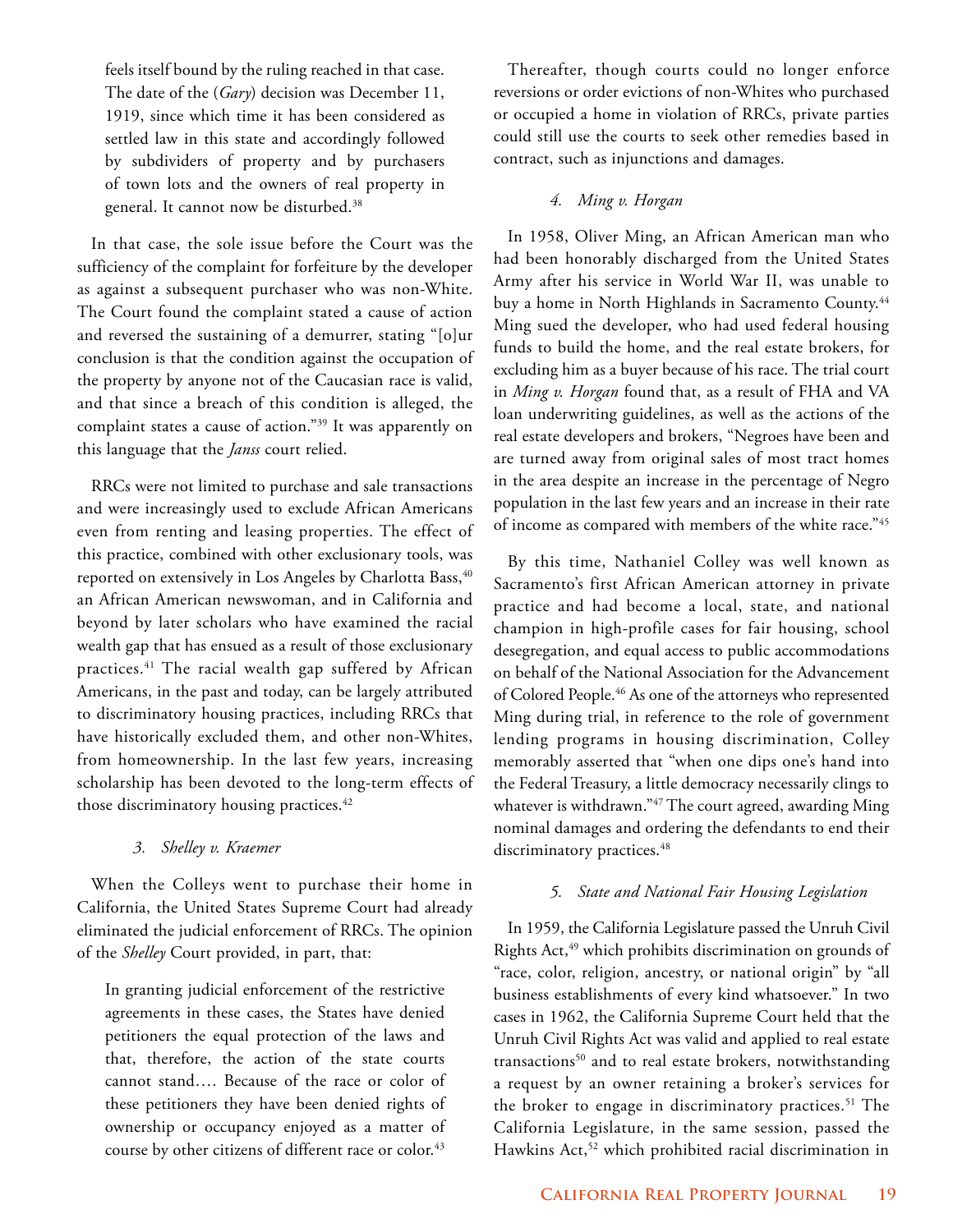publicly-assisted housing accommodations. In 1961, the California Legislature then enacted its initial prohibitions against discriminatory restrictive covenants affecting real property interests<sup>53</sup> and RRCs in real property deeds.<sup>54</sup>

The Hawkins Act was superseded by the passage in 1963 of the Rumford Fair Housing Act<sup>55</sup> ("Rumford Act"). The Rumford Act provided that "the practice of discrimination because of race, color, religion, natural origin, or ancestry . . . is declared to be against public policy" and prohibited discrimination in the sale or rental of any private dwelling containing more than four units. The State Fair Employment Practice Commission was empowered to prevent violations.<sup>56</sup>

In May 1963, just before the passage of the Rumford Act, the Mulkeys, an African American couple, were unable to rent an apartment in Santa Ana in Orange County, California. They asserted the landlord, Reitman, refused to rent to them because they were African American. The Mulkeys sued Reitman to challenge his refusal. During that time, the controversial initiative campaign of Proposition 14, which was overwhelmingly supported by developers, real estate trade associations, and others, was approved by California voters in 1964, repealing the Rumford Act and amending the California Constitution to provide that

neither the State nor any subdivision or agency thereof shall deny, limit or abridge, directly or indirectly, the right of any person, who is willing or desires to sell, lease or rent any part or all of his real property, to decline to sell, lease or rent such property to such person or persons as he, in his absolute discretion, chooses.<sup>57</sup>

In 1966, more than 18 months after the passage of Proposition 14, the Mulkeys prevailed when the California Supreme Court held that Proposition 14 was a denial of equal protection of the laws as guaranteed by the Fourteenth Amendment to the United States Constitution. The court commented in its opinion that Proposition 14 was enacted "with the clear intent to overturn state laws that bore on the right of private sellers and lessors to discriminate, and to forestall future state action that might circumscribe this right."58 The United States Supreme Court affirmed in 1967.59

Even after these decisions, it was not until other states began to pass fair housing laws, and the passage two years later of the federal *Fair Housing Act of 1968,*60 that RRCs and racially discriminatory practices in the sale, purchase, and financing of real estate were finally prohibited.<sup>61</sup>

# **E. Ongoing Effects of Racially Restrictive Covenants**

# *1. Are Racially Restrictive Covenants Still Harmful?*

Since RRCs are no longer legally effective or enforceable, some may say that the resources to remove or redact RRCs from the public record could be better used to advance other goals, and not all agree that RRCs should be redacted and removed rather than preserved as a reminder of past discriminatory practices. Discussions about the regulation of the movement of people of color and racial territoriality<sup>62</sup> lead to discussions about the continuing impacts of past legal and social structures that perpetuate past systemic oppression.63 Where some homebuyers have been shocked by the existence of RRCs and have immediately demanded redaction under current law,<sup>64</sup> other potential homebuyers have decided to purchase elsewhere. Other homeowners may learn much later, after their acquisition, that their property still has the recorded RRCs in the chain of title. Whether to take action to remove or redact RRCs from a home in California is currently a matter of personal preference and individual actions; one owner may choose to do so, and another owner in the same neighborhood and subject to the same RRCs may not.

# *2. Marin County*

The County of Marin, California has recently taken steps to educate its residents, homeowners, and prospective homeowners about Marin County's own legacy of RRCs. At the height of World War II shipbuilding in Marin City, and during a time when much of the San Francisco Bay Area was racially segregated,<sup>65</sup> the Marinship Corporation established a community that was racially integrated by virtue of the employment and housing of industrial workers who came from throughout the United States to meet the wartime labor shortage. However, the same racially exclusionary practices that caused neighborhoods to become segregated, including the use of RRCs, the effects of FHA and VA lending programs, the increase in exclusive homeowners associations, and other practices, resulted in the segregation of areas that had previously been integrated.<sup>66</sup>

In an effort to acknowledge past history and to connect the narratives of past segregation, Marin County has recently launched its Restrictive Covenant Project.<sup>67</sup> The program facilitates identification by homeowners of RRCs, submission of RRCs to its Community Development Agency for review, and recording of Restrictive Covenant Modifications ("RCMs"). Other components of the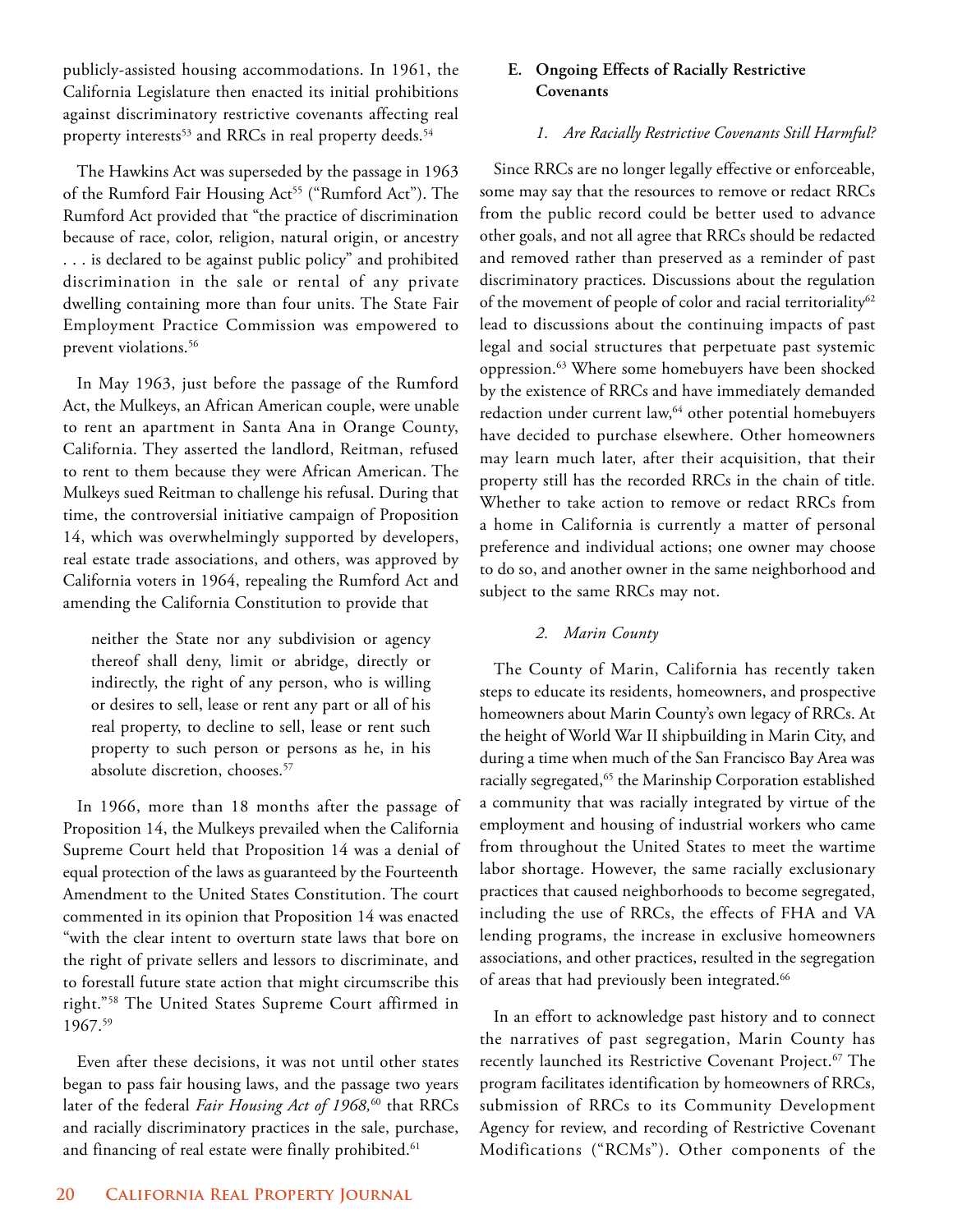program include mapping the locations of past RRCs as well as an online gallery for the display of shared stories, photos, and videos of the lived experiences of past and present residents, illustrating and discussing the impact of RRCs on their lives.<sup>68</sup>

# **III. THE CALIFORNIA LEGISLATURE STEPS UP TO THE PLATE**

Beginning in 1999, the California Legislature has attempted to enact solutions to amend CC&Rs to remove RRCs from the public record. Past proposals have considered and determined who should identify the existence of RRCs; methods to accomplish partial removal on a limited basis; who is responsible for specified disclosures and documents; and whether those processes are mandatory or permissive. Those measures have enabled homeowners to learn about the existence of RRCs in the CC&Rs or prior deeds to their homes and have helped them record the applicable documents evidencing their request for the identified RRCs to be removed from the public record. Recently enacted provisions build upon those past efforts and are intended to accelerate the removal of RRCs.

#### **A. Early Innings Score Some Successes**

#### *1. A Good Beginning.*

When Senator John Burton introduced Senate Bill (SB) 114869 in 1999, he specified as the basis for the measure a homeowner who discovered a provision in their common interest development ("CID") governing documents, which prohibited residency by anyone other than someone of the "White Caucasian Race" with the exception of servants. When requested by the homeowner to amend the document to remove the RRC, the homeowners association refused, and the homeowner filed a fair housing complaint with the U.S. Department of Housing and Urban Development ("HUD"). In response, the homeowners association eventually amended its declaration to remove the RRCs. Using this example, Senator Burton asserted that, "at a minimum, these discriminatory declarations have an adverse impact on minorities who wish to move into certain neighborhoods" and in some cases, were used for the purpose of explicit and purposeful discrimination. Senator Burton's measure to require homeowners associations for CIDs to remove RRCs from their governing documents was initially heard in the Senate Judiciary Committee, chaired by a young Adam Schiff. SB 1148 rocketed through policy and fiscal committees, and to the Senate and Assembly Floors, without receiving any "no" votes.

With the passage of SB 1148, beginning in 2001, California prohibited RRCs in the governing documents of CIDs, including those that denied or restricted access to the development on the basis of sex, color, race, religion, ancestry, national origin, familial status, marital status, or disability. To accomplish the goals of the measure, CIDs were required to amend CC&Rs to eliminate the prohibited restrictions. The remedy of injunctive relief was included for enforcement, and the measure also required that when certain real estate professionals (including title insurance companies, real estate salespersons, and homeowners associations), provided copies of prior restrictions they must include a cover page or stamp containing a notice that, if the document contained an unlawful RRC, any such restriction violated state and federal fair housing laws and was void, and a record owner could request that the county recorder remove the restrictive covenant language pursuant to section 12956.1(c) of the Government Code.<sup>70</sup> The measure also made it a misdemeanor for a person, other than a county recorder, who is exempt given their ministerial role, to record a document for the express purposes of adding a RRC.

Pursuant to SB 1148, any owner of a property subject to RRCs could require the county recorder to remove a "blatant" RRC in a recorded document affecting that property. That raised concerns among county recorders because it required county recorders to first identify, and then alter, an already-recorded document. Attempting clarification to address the county recorders' concerns, Senator Burton submitted a letter to the Secretary of the Senate at the time of the passage of SB 1148 stating that it was "not the Legislature's intent that a county recorder be required to alter . . . any records on deposit in his or her office."71

#### *2. Resolving Unintended Consequences*

In the second year of the 1999-2000 legislative session, Assembly Bill (AB) 1493<sup>72</sup> was enacted to address Senator Burton's concerns about the role of county recorders in modifying RRCs. This clean-up measure created a new procedure which tasked a record owner with applying in writing to the California Department of Fair Employment and Housing ("DFEH") for a determination of whether a restrictive covenant was a RRC in violation of the fair housing laws and was therefore void. The measure required DFEH to make that determination within ninety days of the record owner's application, and if determined to be void, the DFEH would authorize that record owner to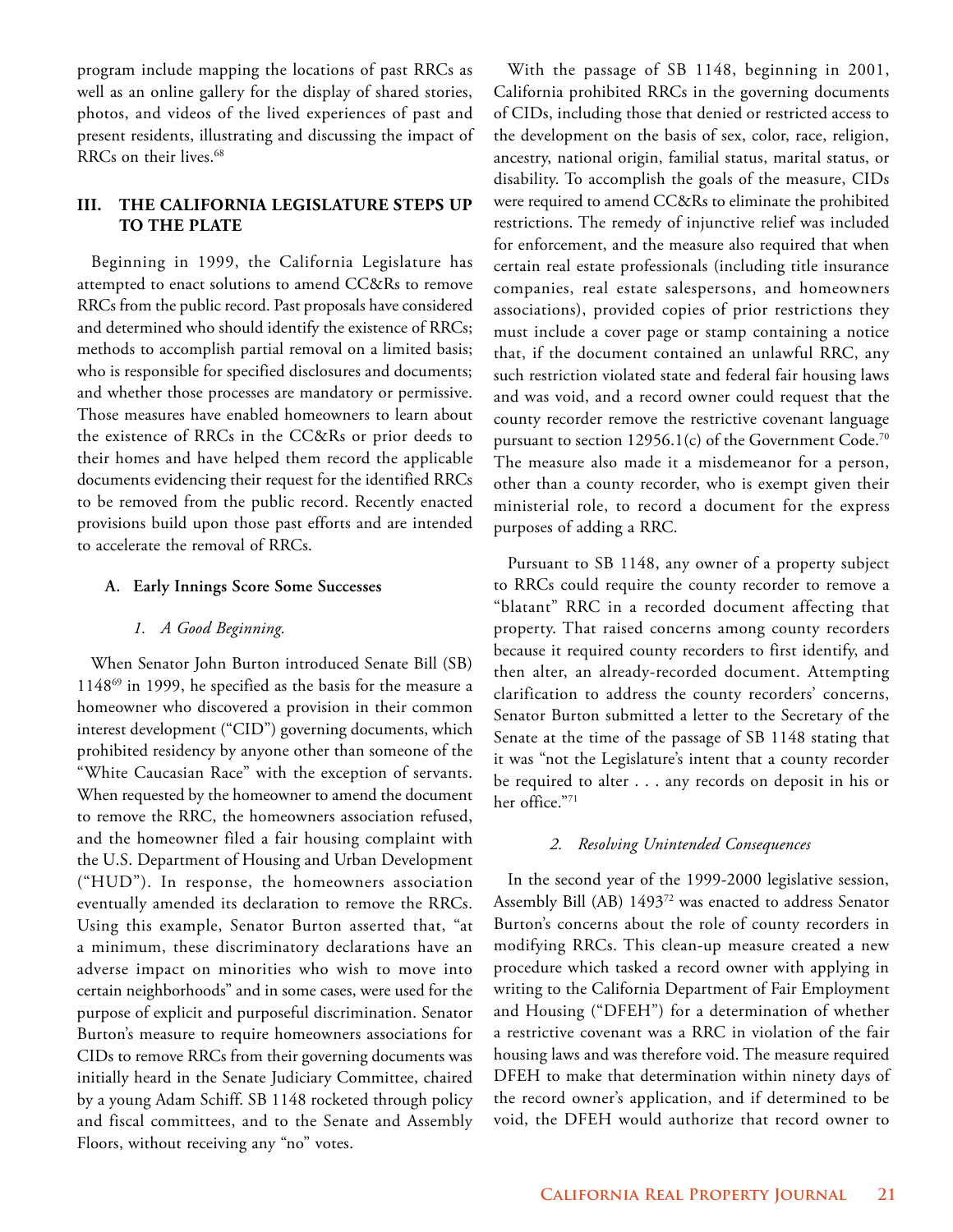modify the existing RRC to strike out the void RRC and to record the modified document.

# *3. Further Revisions*

In an effort to streamline the modification of RRCs, AB 192673 enacted a procedure by which a homeowner could identify and record a Racially or Otherwise Unlawfully Restrictive Covenant Modification ("RCM") on a form provided by DFEH and permitted, but did not require, county recorders to record a RCM without a determination from DFEH.<sup>74</sup> This measure also modified the provisions required in the stamp or cover sheet when recorded covenants were given by specified providers.

Further revisions followed in 2005, when AB 39475 permitted a record owner to record a RCM without having to file an application with DFEH and without having to pay any recording fees. AB 394 required county recorders to provide the form of RCM and to submit the RCM, after completion by the record owner, together with a copy of the original document containing the RRC, to county counsel for a determination of whether the subject document contained an unlawful restriction based on race, color, religion, sex, sexual orientation, familial status, marital status, disability, national origin, source of income, or ancestry. County counsel was to then review and return the documents, with its determination, to the county recorder. The county recorder was then required to record the RCM, if the determination was that the document contained an unlawful covenant, or was prohibited from recording if it did not contain an unlawful covenant.

In a departure from prior measures, a provision was added that the RCM "shall be indexed in the same manner as the original document being modified. It shall contain a recording reference to the original document in the form of a book and page or instrument number, and date of the recording."76 Prior measures had required only a reference to the property address and description of the property of the person requesting the RCM, rather than all properties affected by the RRC that was blanket in nature. By including this provision, the RCM could have the effect of being indexed for all properties affected by the RRC, in the case of blanket subdivision restrictions, rather than just the property of the record owner recording the RCM.<sup>77</sup>

# **B. Striking Out Twice**

# *1. 2008: AB 2204 (De La Torre)*

In 2008, Assembly Member Hector De La Torre (D–Los Angeles) introduced AB 2204, stating "the present system is underutilized and public awareness on the issue is low. The passiveness of current law allows restrictive covenants to remain in the title documents. Ignoring the problem does not mean that the problem does not exist. Therefore, this legislation will take a major step toward resolving the issue."78 As introduced, AB 2204 would have required title insurance companies to strike any unlawful restriction from a deed or document before the property was transferred. The proposal was strongly opposed by trade associations representing title insurers and escrow officers employed by title insurers, who wrote and testified that the measure would harm consumers by causing transaction closing delays, and that title insurers and escrow officers were not lawyers who could reasonably be tasked with reading and interpreting CC&Rs to determine the existence of unlawful restrictions.79 County recorders opposed the measure on the basis that it would "create an enormous workload" and that it failed to consider the "potential near shut-down of county recorder offices"80 if enacted. Despite significant amendments, the measure was held in the Senate Appropriations Committee and did not pass.

# *2. 2009: AB 985 (De La Torre)*

With the failure of AB 2204 at the end of the 2007-2008 legislative session, Assembly Member De La Torre introduced AB 985 at the beginning of the 2009-2010 legislative session. As introduced, the measure again would have required that a title insurance company identify and strike any unlawful restrictions before the recording of a deed or other transfer document. Not surprisingly, the measure was again opposed by the same trade associations who in the prior year had advocated against AB 2204. The proposal was amended seven times between June and September 2009; upon its arrival on his desk, Governor Schwarzenegger vetoed the bill.

# **IV. SWINGING FOR THE FENCES IN 2021— AB 1466**

## *1. At Bat—AB 1466, as Introduced*

As introduced on February 19, 2021, AB 1466 (McCarty)<sup>81</sup> would have required title companies, in a pending real estate transaction, to identify whether certain real estate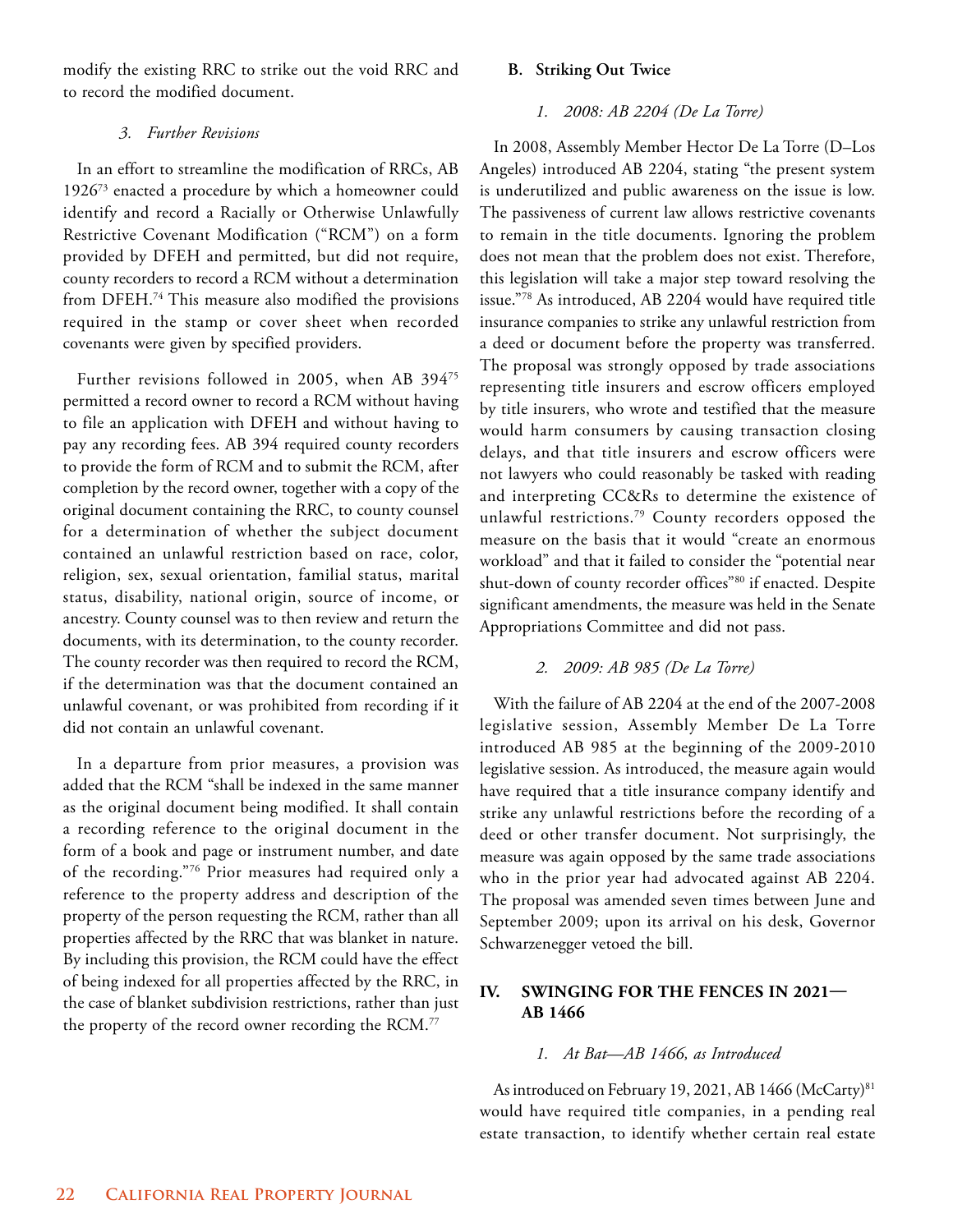documents provided to a consumer during that transaction contained RRCs. If the title company identified a RRC, the title company would be required to submit a RCM to facilitate redaction of the RRC. The initial proposal would have required title companies to both identify documents that might contain RRCs and to review those documents to determine if they actually contained RRCs, processes far beyond the usual and customary scope for title searching and examination. The review process alone, contemplated to take place during the real estate transaction, would likely have added weeks of delay and significant costs to nearly every real estate transaction. Trade associations representing title companies and escrow companies opposed the measure, commenting that "the point of sale, transactionby-transaction method proposed by this bill will only add to the cost and time of the escrow process, which many buyers already believe takes too long."82

#### *2. Hits and Misses—Amendments to AB 1466*

Ongoing discussions between the office of the bill's author Assembly Member Kevin McCarty and stakeholders, including the California Escrow Association, California Land Title Association, County Recorders Association of California, and the California Association of Realtors,<sup>®</sup> resulted in significant amendments to the proposal. As substantially amended July 12, 2021,<sup>83</sup> AB 1466 would have created a task force under the California Department of Housing and Community Development ("HCD"), in partnership with the University of California, to prepare and submit RCMs to remove RRCs. Additionally, this amendment proposed an additional recording fee of \$2 to specified documents for a period of five years, to be remitted by county recorders to a new Unlawfully Restrictive Covenant Redaction Trust Fund ("Trust Fund"), after deduction by county recorders of expenses incurred by them.84 The Trust Fund would have provided funding for the formation and administration of the task force, which would be comprised of public interest lawyers, law schools, county recorders, real estate industry representatives, software engineers, nonprofit organizations, and activist groups who have experience with RRCs. The task force would work with HCD, the University of California, and specific universities to conduct research about RRCs, to create a centralized database and map of RRCs in California, and to expedite the redaction of RRCs.<sup>85</sup> The amendments would have required county counsel review and response within "a reasonable period of time, not more than three months, unless extraordinary circumstances apply"86 from the date the RCM recording request was made, and would have required a postcard notification to be sent by the

county recorder to the requester to inform them of the outcome. Those amendments would also have allowed a person acquiring an interest, but not yet a record owner, to submit a RCM request.87

#### *3. Full Count—Further Amendments to AB 1466*

AB 1466 was further amended in late August 2021,<sup>88</sup> as part of its passage out of the Senate Committee on Appropriations, and again in the last week of the 2021 legislative session during which the California Legislature could act. Those amendments, in print on September 3, 2021,<sup>89</sup> reverted many of the prior amendments, and among other things, eliminated the task force, the database and mapping concepts, and the Trust Fund. The amendments also added a definition for the term "redaction"; added county recorders to those obligated to notify record owners and prospective purchasers of the existence of RRCs if the county recorder has actual knowledge that a document it is delivering directly to that party contains a RRC; required each county recorder to establish a restrictive covenant program to remove RRCs; and specified details for the additional \$2 fee county recorders may charge to offset their costs in performing the specified duties.<sup>90</sup>

#### *4. Sliding into Home—Enactment of AB 1466*

AB 1466 was signed by Governor Newsom on September 28, 2021.<sup>91</sup> The measure includes a delayed implementation date of July 1, 2022, to allow for the development of procedures which require: (a) a county recorder, title company, escrow company, real estate broker, or real estate agent with actual knowledge of a "possibly unlawfully restrictive covenant" to notify a record title holder or a person acquiring an ownership interest of the existence of the covenant, and the ability to have it removed through the RCM process; (b) the title company or escrow company involved in a transaction, if requested, to assist in the preparation of a RCM; and (c) each county recorder to prepare a publicly available implementation plan that describes the methods by which that county recorder will identify and redact RRCs, track and maintain RRCs that have been identified, retain and index those records, and include implementation timelines.<sup>92</sup>

# **V. HITTING FOR THE CYCLE—CALIFORNIA, CONGRESS, AND THE REST OF US**

In California and much of the United States, and more than seventy years after *Shelley*, the impact of RRCs in residential property records can still be felt. Some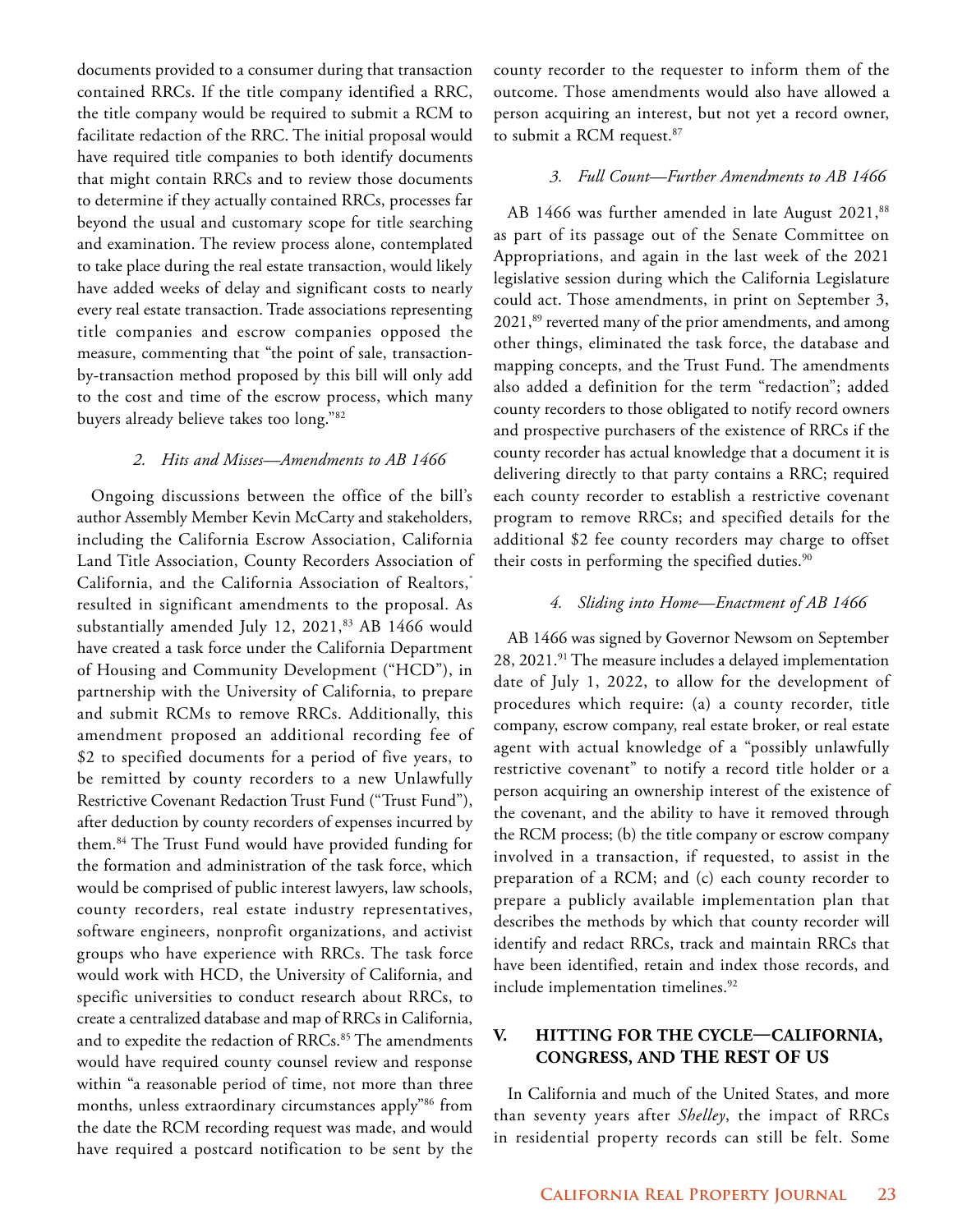state legislatures have previously enacted statutes for the redaction of RRCs, some states have attempted changes but have not yet succeeded, and others are either considering or have recently enacted processes for the redaction of RRCs. California could, in coming years, act to further refine AB 1466. On a nationwide scale, there are nascent efforts in Congress, and RRCs in deeds have been recently taken up by the national Uniform Law Commission. Individuals, organizations, and community groups are engaged in discussions about RRCs, and other matters related to fair and equitable housing reforms.

# **A. California Could Act Further**

California could consider further changes to those enacted in 2021, making clarifying changes, if needed. And if during implementation it is anticipated that additional statutory guidance or revisions are needed, the Legislature could address any unintended consequences and could change the delayed implementation date, among other things. Some specifics that the stakeholders and the California Legislature may wish to consider include whether the new, statutory definition of the term "redaction" requires further refinement; to resolve procedural questions, if any, about what it means for a title company or escrow company to "assist" with the RCM process; and whether the term "possible unlawfully restrictive covenant" is an adequate standard that is reasonably and uniformly understood.

Other matters for consideration include whether AB 1466 is sufficient to interpret the statute; if the ability of any person or entity to request a RCM without being an owner of record is a reasonable expansion of the RCM procedure or should be qualified or limited to exclude any "other person"; if the language of the measure regarding actual knowledge of a document containing a RRC, as a trigger for a mandatory duty by a specified party, should include a definition of actual knowledge for the purposes of the statute; whether county recorders alone have sufficient resources to identify and redact RRCs on the large scale contemplated by the previously proposed but rejected task force model; and if the fifty-eight different county recorders in California are able to develop and maintain redaction procedures that are consistent, predictable, effective, efficient, and easily implemented and understood by county recorders and other stakeholders, including members of the public.

Evaluation of whether further changes are needed will also be informed by the experiences of members of the public, by information from stakeholder implementation

working groups, by a "best practices meeting to share concepts on implementation of this section no later than December 31, 2022, with all California county recorder offices" to be then-convened by the County Recorders Association of California, and annually thereafter until December 31, 2027, and by the results of later status reports to the California Legislature, required pursuant to the new measure, from the County Recorders Association of California. Those reports, describing the progress of each county's restrictive covenant program, are due by January 1, 2023, and January 1, 2025.

# **B. Congress Could Act**

The *Mapping Discrimination Act*, SB S. 2549,<sup>93</sup> was introduced in Congress on July 29, 2021, with the goals of providing grants and resources to educational institutions

to support: (1) efforts by educational institutions to conduct primary analysis and digitization of historic housing discrimination patterns between 1850 and 1988; (2) efforts by local governments to digitize property deeds and other historic records relating to housing discrimination; and (3) the creation of a national, publicly available database of local records of housing discrimination patterns between 1850 and 1988.<sup>94</sup>

The passage of a federal measure such as the *Mapping Discrimination Act* could result in the availability of additional funds, technology, and other resources that could facilitate review and redaction processes in California.

## **C. Uniform Laws Commission**

The Uniform Laws Commission ("ULC") has recently established a new drafting committee, the Restrictive Covenants in Deeds Committee,<sup>95</sup> tasked with preparing a new, uniform act or model state legislation to facilitate the release or expungement of RRCs in deeds. The role of the ULC is to facilitate collaborative, non-partisan study and discussion about issues where a uniform legislative structure could provide research, drafting, and practical guidance to states considering a broad variety of issues. The involvement of the ULC in RRCs is likely to provide additional information, drafting assistance, and resources for states that are considering enacting future legislation or revising or refining existing statutes.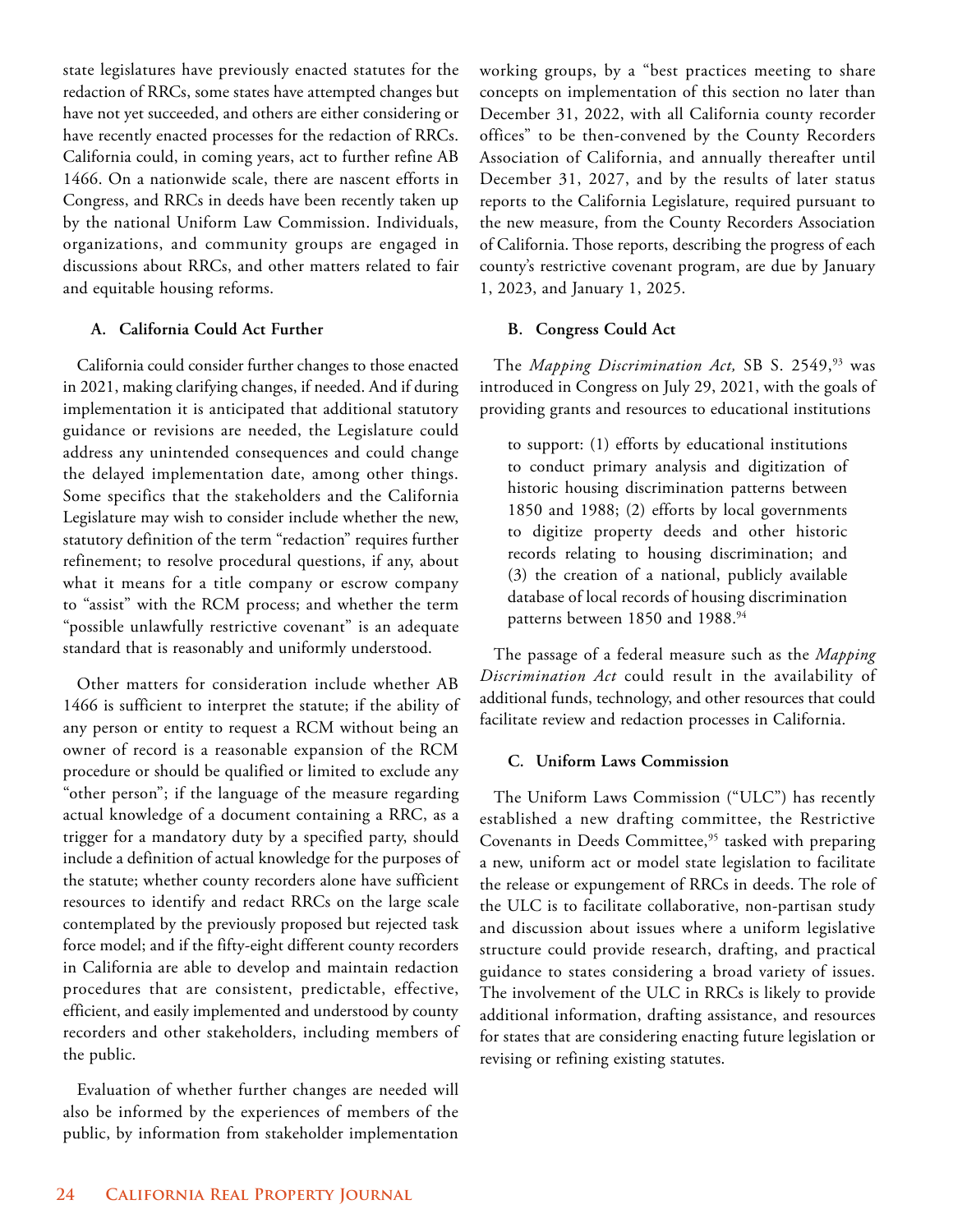## **D. The Rest of Us**

In acknowledging the history of RRCs, it is relevant and important to seek input from those who have been harmed about additional ways that efforts to mitigate and resolve past harms would be meaningful. Outside the legislative arena, individuals and organizations are also engaged in this work. In Sacramento, members of one neighborhood talked about RRCs at a recent, outdoor social gathering and resolved to work together on modifications to RRCs in their subdivision. In Southern California, social media efforts have resulted in a loose affiliation of real estate salespersons engaging with one another in discussions, presentations, and changes in practices via Facebook<sup>96</sup> and LinkedIn. Community land trusts, shared-equity ownership, philanthropic efforts, and other structural changes are also being considered as additional opportunities to advance racial, social, and economic equity in the homeownership space.

#### **VI. CONCLUSION**

Racially restrictive covenants in real property records remain a painful reminder of the historic exclusions of non-Whites from homeownership, from society, and from the opportunity to thrive. Throughout California and the nation, conversations are taking place about what other methods can be used to address RRCs and their effects, and how those implicate the need for changes yet to come. Proposals enacted this year, as well as some previously enacted,<sup>97</sup> are intended (among other objectives) to address past injustices to people of color and to study the impacts of the structural and societal problems that have resulted from practices and programs that gave rights and privileges to Whites, rights that were withheld from non-Whites and signified a zero-sum game where success for Whites was dependent upon the suppression of opportunities for non-Whites.<sup>98</sup> California appears to have taken some early steps in the right direction to acknowledge past and present systemic discrimination, segregation, and exclusion, and to engage in actions to bring about necessary changes. California should continue rounding the bases with its efforts for equitable, just, meaningful, and sustainable results.

**Author acknowledgments:** The author recognizes, with gratitude, the following: Dr. Orie Brown, Professor Emeritus, Sacramento State University, and Trustee, Sacramento County Board of Education; Liz Darby, Social Equity Programs and Policy Coordinator, Community Development Agency, County of Marin; Chris Lango,

documentarian and journalist; Odell Murry, President, MAI Financial Services, Inc., and Trustee of the Estates of W.E.B. Du Bois, Shirley Graham Du Bois, and David Graham Du Bois; Alex Tefertiller, Office of the Sacramento County Clerk/Recorder; and colleagues in the Sacramento lobbying corps.

## **Endnotes**

- 1 Preservation Director Report, City of Sacramento, at 6 (Dec. 10, 2020), https://www.cityofsacramento.org/-/ media/DR20-110-Staff-Report---signed/M20-003\_ Director-Staff-Analysis-and-Recommendation-signed-BM-11-21.pdf.
- 2 Grant Deed, recorded April 4, 1955, Book 2803, p. 325, Official Records of Sacramento Cty., Cal.
- 3 Grant Deed, recorded April 1, 1955, Book 2803, p. 249, Official Records of Sacramento Cty., Cal.
- 4 Preservation Director Report, *supra* note 1, at 4.
- 5 Richard Rothstein, Color of Law: A Forgotten History of How Our Government Segregated America 199-203 (N.Y., W. W. Norton & Co., Inc. 2017).
- 6 Thomas Shapiro, Tatjana Meschede & Sam Osoro, *The Roots of the Widening Racial Wealth Gap: Explaining the Black-White Economic Divide,* Inst. on Assets & Soc. Pol'y Res. Brief (2013), *in* Joy Milligan, *Remembering: The Constitution and Federally Funded Apartheid* (U. of Chi. L. Rev., forthcoming 2021), https://ssrn.com/ abstract=3849599.
- 7 For the purposes of this article, the term "non-White" is used here as an umbrella term for people including African American, BIPOC (Black, Indigenous, people of color), Chinese, Japanese, and other races and nationalities, and in some cases, religions, who have been historically excluded from housing as a result of RRCs and other exclusionary practices.
- 8 L. P. Hartley, *The Go-Between* 17 (N.Y., N.Y. Rev. Books Classics 1953).
- 9 *Shelley v. Kraemer*, 334 U.S. 1, 4 (1948).
- 10 Rothstein, *supra* note 5, at 78.
- 11 Tract Restrictions, recorded Feb. 7, 1947, Document No. 5746, Official Records of Sacramento Cty., Cal.
- 12 *Sacramento Bee*, April 12, 1947, from the collection of Chris Lango.
- 13 Restrictions for the Richert Tract, recorded Nov. 6, 1947, vol. 2510, 300-01, Official Records of Fresno Cty., Cal.
- 14 *Barrows v. Jackson*, 346 U.S. 249, 251-52 (1953).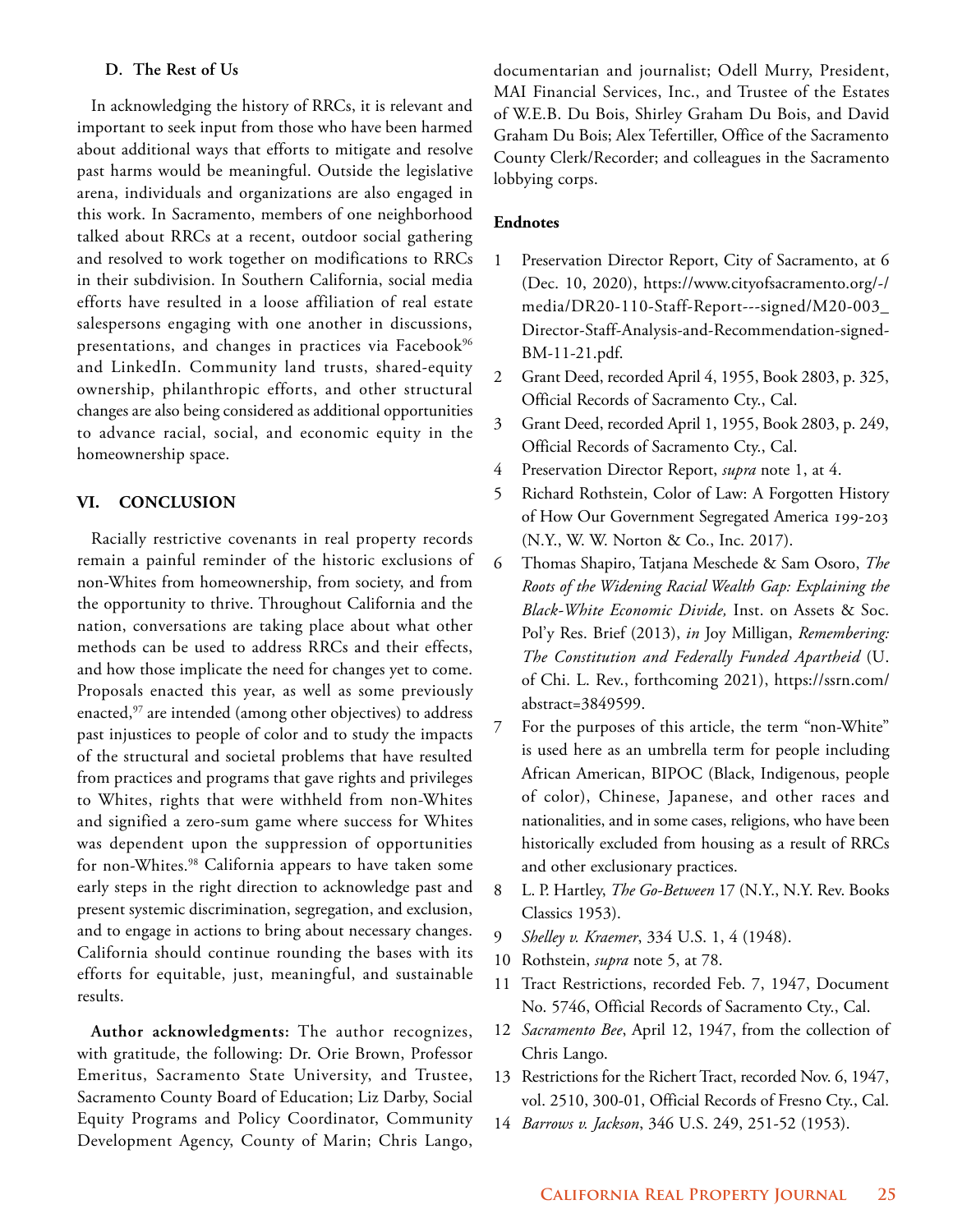- Larry Santucci, *How Prevalent Were Racially Restrictive Covenants in 20th Century Philadelphia? A New Spatial Data Set Provides Answers* (Fed. Res. Bank of Phila. Discussion Paper No. 19-5, 2019), http://dx.doi. org/10.21799/frbp.dp.2019.05.
- Eichler Network, https://www.eichlernetwork.com/ article/wonderful-world-eichler-homes.
- Thomas W. Joo, *Urban Renewal and Sacramento's Lost Japantown*, 92 Chi-Kent L. Rev. 1005 (2018).
- Andrea Gibbons, *City of Segregation: 100 Years of Struggle for Housing in Los Angeles* 65 (Brooklyn, Verso 2018).
- *Buchanan v. Warley*, 245 U.S. 60 (1917).
- *Id.* at 82.
- Rothstein, *supra* note 5, at 46-57.
- *Corrigan v. Buckley*, 271 U.S. 323 (1926).
- *Id.* at 330.
- *Id.* at 331.
- Richard R. W. Brooks & Carol M. Rose, *Saving the Neighborhood: Racially Restrictive Covenants, Law, and Social Norms* 108 (Harv. College 2013).
- John Kimble, *Insuring Inequality: The Role of the Federal Housing Administration in the Urban Ghettoization of African Americans*, Law and Soc. Inquiry 32 (2007).
- National Housing Act of 1936, Valuation Procedure, par. 284(3)(g).
- *Title Guarantee & Tr. Co. v. Garrott*, 42 Cal. App. 152, 153 (1919).
- *Id.*
- *Id.* at 155.
- *Id.* at 158.
- *Id.* at 165.
- Gibbons, *supra* note 18, at 66.
- *Janss Inv. Co. v. Walden*, 196 Cal. 753 (1925).
- *Id.*
- *L.A. Inv. Co. v. Gary*, 181 Cal. 680 (1919).
- *Id*. at 684.
- *Walden*, 196 Cal. at 755.
- *Gary*, 181 Cal. at 684.
- *See* Charlotta Spears Bass, *Forty Years: Memoirs from the Pages of a Newspaper* (L.A., unpublished manuscript available at S. Cal. Research Library, 1960) *in* Gibbons, *supra* note 18, at 21-23.
- Florence Wagman Roisman, *Teaching About Inequality, Race, and Property,* 46 St. Louis U. L.J. 665 (2002).
- *Id.*
- *Shelley v. Kraemer*, 334 U.S. 1, 20 (1948).
- Mark Brilliant, *The Color of America Has Changed: How Racial Diversity Shaped Civil Rights Reform in California 1941-1978*, at 144-45 (N.Y., Oxford U. Press 2010).
- *Ming v. Horgan*, No. 97130, Memorandum of Op. (Sacramento Cty. Super. Ct. June 23, 1958).
- Brilliant, *supra* note 44, at 141-42; s*ee also* Colley Civil Rights Coalition, https://colleycoalition.org/.
- Brilliant*, supra* note 44, at 144.
- *Ming v. Horgan*, No. 97130 (Sacramento Cty. Super. Ct.).
- Cal. Civ. Code § 51 (1959).
- *Burks v. Poppy Constr. Co.*, 57 Cal. 2d 463 (1962).
- *Lee v. O'Hara,* 57 Cal. 2d 476 (1962).
- Cal. Health & Safety §§ 35700-35741 (repealed 1963).
- Cal. Civ. Code § 53 (enacted by Stats. 1961, ch. 1877, § 1, at 3976).
- *Id.* § 782 (enacted by Stats. 1961, ch. 1078, § 1, at 2540).
- Cal. Health & Safety §§ 35700-35741 (repealed 1964).
- *Id.*
- *Mulkey v. Reitman*, 64 Cal. 2d 529, 532 (1966).
- *Id*. at 534-35.
- *Reitman v. Mulkey*, 387 U.S. 369 (1967).
- Fair Housing Act of 1968 § 804, 42 U.S.C. § 3604.
- *Id.*
- Nancy H. Welsh, *Racially Restrictive Covenants in the United States: A Call to Action*, Agora J. of Urban Planning and Design 130-42 (2018), https://deepblue. lib.umich.edu/handle/2027.42/143831.
- *Id.* at 137-38.
- Sara Clemence, *Is There Racism in the Deed to Your Home?*, N.Y. Times (Aug. 17, 2021), https://www. nytimes.com/2021/08/17/realestate/racism-home-deeds. html.
- Eli Moore, Nicole Montejo & Nicole Mauri, *Roots, Race, & Place: A History of Racially Exclusionary Housing in the San Francisco Bay Area* (Oct. 1, 2019), https://belonging. berkeley.edu/rootsraceplace.
- Telephone Interview with Liz Darby, Cty. of Marin (Aug. 4, 2021).
- Restrictive Covenant Project, https://www.marincounty. org/main/restrictive-covenants-project (accessed July 1, 2021).
- *Id.*
- Stats. 1999, ch. 589.
- *Id.*